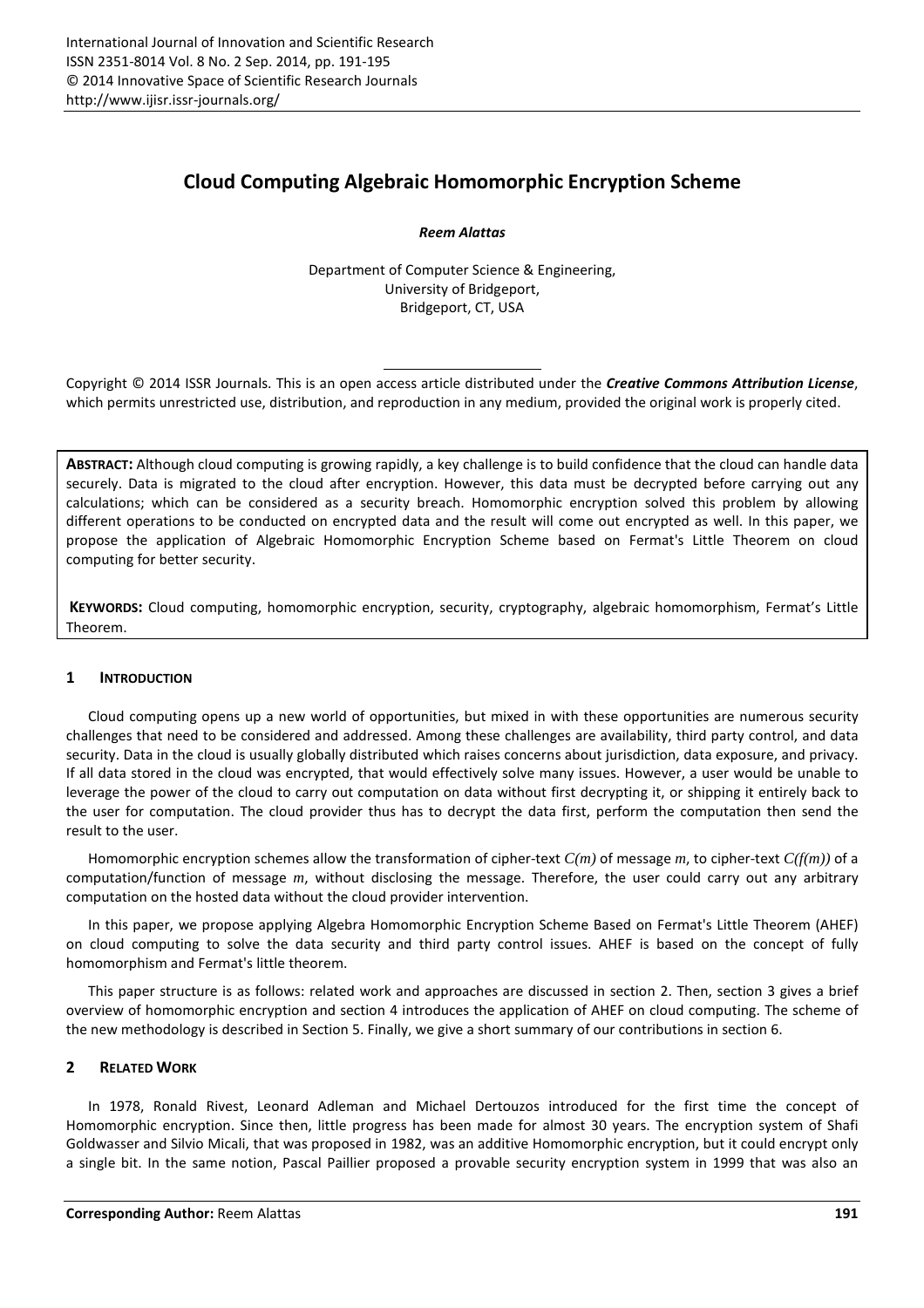additive Homomorphic encryption. Few years later, in 2005, Dan Boneh, Eu-Jin Goh and Kobi Nissim invented a security system that can perform an unlimited number of additions but only one multiplication.

Most recently, Craig Gentry proposed the first fully homomorphic encryption scheme in 2009. That system evaluates an arbitrary number of additions and multiplications; and thus computes a function of any type on the encrypted data.

The application of fully homomorphic encryption is an important brick in cloud computing security. Generally, we could outsource the calculations on confidential data to the cloud, while keeping the secret key to decrypt the result of calculation.

#### **3 HOMOMORPHIC ENCRYPTION**

The proposed algebraic homomorphic encryption scheme is based on the concept of fully homomorphism, and uses a subset of it. It is also based on Fermat's little theorem and Fraction Module.

Fermat's little theorem is one of the four number theorems. It states that if *p* is a prime number, then for any integer *a*, the number  $a^p - a$  is an integer multiple of p. In the notation of modular arithmetic, this is expressed as:

$$
a^{p-l} \equiv a \pmod{p} \tag{1}
$$

If *a* is not divisible by *p*, Fermat's little theorem is equivalent to the statement that  $(a^{p-1})$  - 1 is an integer multiple of *p*:

$$
a^{p-l} \equiv 1 \pmod{p} \tag{2}
$$

Fraction Module is simply a new operation. When discussing homomorphic encryption in this paper, we call this operation similar module operation, and use the symbol *smod* to present it.

#### **4 ALGEBRA HOMOMORPHIC ENCRYPTION SCHEME BASED ON FERMAT'S LITTLE THEOREM**

Xiang and Cui came up with the Algebraic Homomorphism Encryption Scheme based on Fermat's Little Theorem (AHEF), which can be described as follows:

- 1. Select two large secure prime numbers p and q. Let  $N = pq$ , such that p and q are secret, and N is public.
- 2. A rational number *x* can be expressed as the fraction form  $x = \frac{x_a}{x_b}$  $\frac{x_a}{x_b}$ , such that the numerator  $x_a$  is an integer, and the denominator  $x_b$  is a positive integer.
- 3. Select a random integer r. The encryption algorithm is *E(x)*, and the encrypted cipher text is:

$$
c = E(x) = \text{fmod}\left(\left(\frac{x_a}{x_b}\right)^{r(p-1)+1}, N\right) \tag{3}
$$

4. Decryption algorithm *D()*, such that

$$
x = D(c) = fmod(c, p) \tag{4}
$$

A fully homomorphic encryption scheme, such as AHEF, must respect both addition and multiplication operations as shown below.

#### **4.1 MULTIPLICATIVE HOMOMORPHISM**

Let x and y be rational numbers, then AHEF meets the multiplicative homomorphism, i.e.

$$
E(xy) = \text{fmod}(E(x)E(y), N) \tag{5}
$$

Or

$$
xy = D(E(x)E(y)) = fmod(E(x)E(y), p)
$$
\n(6)

#### **4.2 ADDITIVE HOMOMORPHISM**

Let x and y be rational numbers, then AHEF meets the multiplicative homomorphism, i.e.

$$
E(x + y) = \text{fmod}(E(x) + E(y), N) \tag{7}
$$

Or

$$
x + y = D(E(x) + E(y)) = \text{fmod}(E(x) + E(y), p)
$$
\n(8)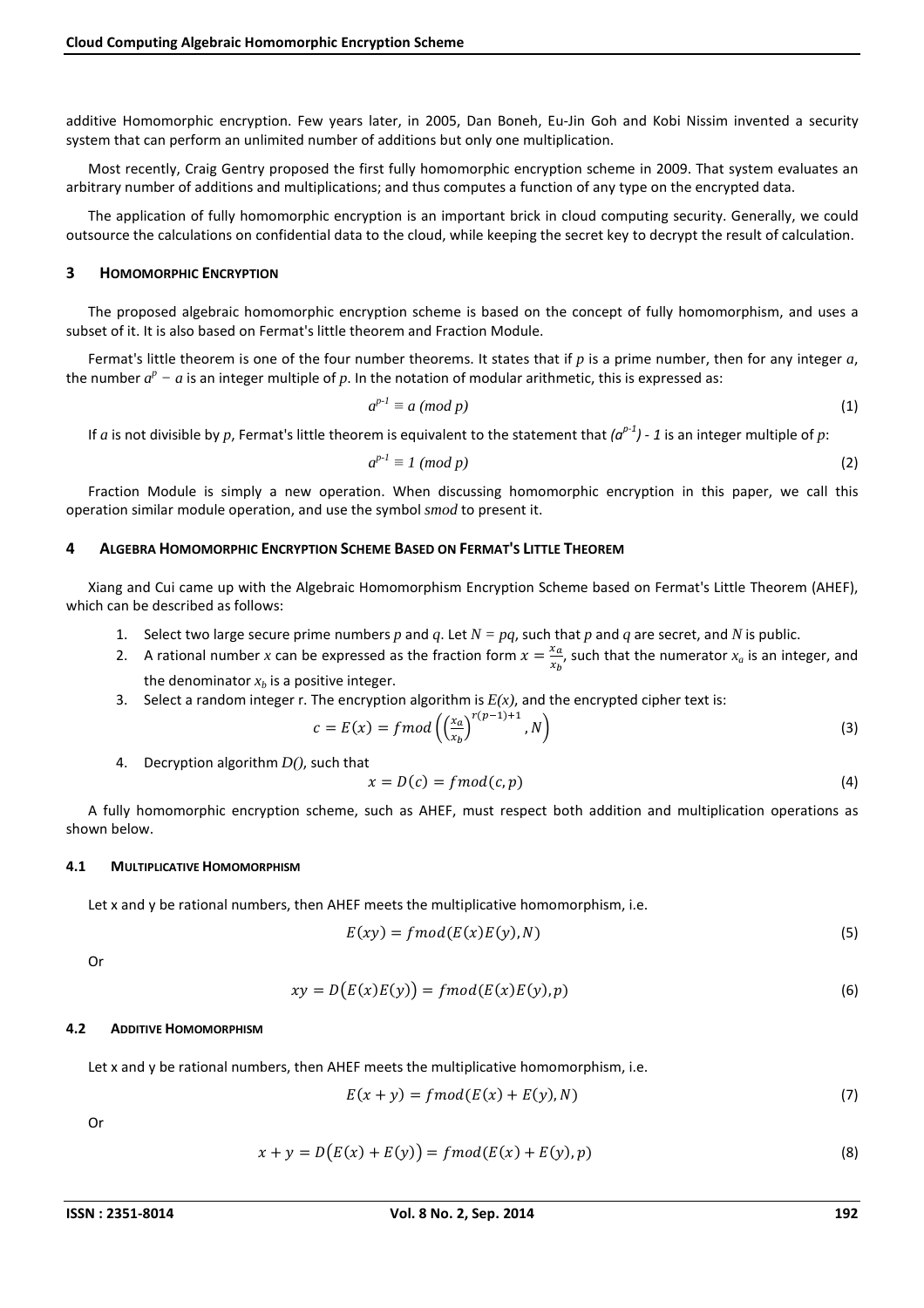#### **4.3 MATHEMATICAL EXAMPLE**

A simple example to verify the nature of algebraic homomorphism of AHEF is given below. Selecting *p = 173, q = 199*, then *N = pq = 34427*.

Let  $x = 2.4$  and  $y = -1.75$ . Now, we will express x and y as fractions:  $x = \frac{12}{5}$  $\frac{12}{5}$ ,  $y = -\frac{7}{4}$ #

Then, we will randomly select  $rx = 17$ ,  $ry = 26$ . AHEF can be used to encrypt x and y:

$$
E(x) = \text{fmod}\left(\left(\frac{12}{5}\right)^{r_x(p-1)+1}, N\right) = \frac{28730}{18170}
$$
\n
$$
E(y) = \text{fmod}\left(\left(\frac{-7}{4}\right)^{r_y(p-1)+1}, N\right) = \frac{-28379}{13671}
$$

#### **4.3.1 MULTIPLICATIVE HOMOMORPHISM**

$$
D(E(x)E(y)) = \frac{f \mod(E(x)E(y), p)}{28730} \\
= \frac{28730}{13671}, p \\
= \frac{28730}{13671}, p \\
= \frac{7815328670}{248402070}, p \\
= \frac{\text{smod}(-815328670, 173)}{\text{smod}(248402070, 173)} \\
= \frac{-84}{20} = xy
$$

#### **4.3.2 ADDITIVE HOMOMORPHISM**

$$
D(E(x) + E(y)) = \frac{38730}{28730} + \frac{1}{28730}
$$
  
= 
$$
\frac{56730}{28730} + \frac{-28379}{28730}
$$
  
= 
$$
\frac{56730}{28730} + \frac{-28379}{28730}
$$
  
= 
$$
\frac{36730}{28730} \times 13671
$$
, p) + 
$$
\frac{3673}{28730} \times 13671
$$
, p)  
= 
$$
\frac{3673}{28730} \times 13671
$$
, p)  
= 
$$
\frac{3673}{28730} \times 13671
$$
  
= 
$$
\frac{3673}{28730} \times 13671
$$
  
= 
$$
\frac{3673}{28730} \times 13671
$$
  
= 
$$
\frac{3673}{28730} \times 13671
$$
  
= 
$$
\frac{3673}{28730} \times 13671
$$
  
= 
$$
\frac{3673}{28730} \times 13671
$$
  
= 
$$
\frac{3673}{28730} \times 13671
$$
  
= 
$$
\frac{3673}{28730} \times 13671
$$
, p)  
= 
$$
\frac{3673}{28730} \times 13671
$$
, p)  
= 
$$
\frac{3673}{28730} \times 13671
$$
, p)  
= 
$$
\frac{3673}{28730} \times 13671
$$
, p)  
= 
$$
\frac{3673}{28730} \times 13671
$$
, p)  
= 
$$
\frac{3673}{28730} \times 13671
$$
, p)  
= 
$$
\frac{3673}{28730} \times 13671
$$
, p)  
= 
$$
\frac{3673}{28730} \times 13671
$$
, p)  
= 
$$
\frac{3673}{28730} \times 13671
$$
, p)  
= 
$$
\frac
$$

The security of AHEF algorithm is based on the difficulty of dividing by a large integer. Due to the random number being used in the encryption process, for the same plaintext x, the two encrypted results are not the same, i.e.  $EI(x) \neq E2(x)$ , but  $D(E1 (x)) = D(E2 (x))$ . This feature guarantees that users cannot infer the original data through statistical laws. More security properties can be found in [1].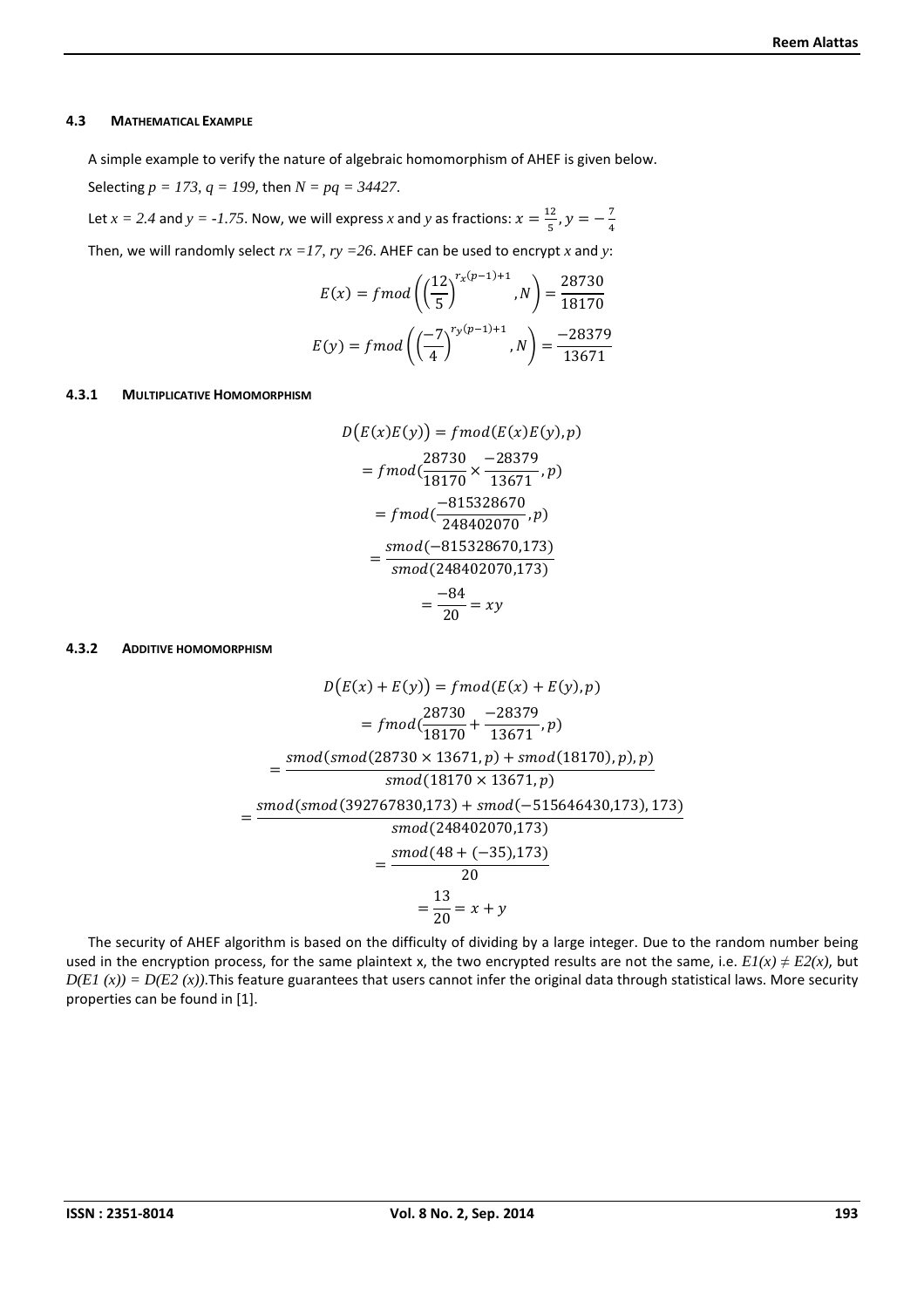# **5 AHEF SCHEME**



*Fig. 1. AHEF Applied to Cloud Computing* 

As shown in Fig. 1, the process will start by sending the encrypted data to the cloud provider. The user can access the encrypted data on the cloud. Moreover, she can do calculations on that encrypted data, get the encrypted result. Then, decrypt the result on premise for better security.

## **6 SUMMARY**

In this paper, AHEF algorithm was applied to cloud computing in order to carry out different calculations on encrypted data without decryption. The obtained result is encrypted as well and can be decrypted securely on premise.

### **REFERENCES**

- [1] Xiang Guangli; Cui Zhuxiao; , "The Algebra Homomorphic Encryption Scheme Based on Fermat's Little Theorem," Communication Systems and Network Technologies (CSNT), 2012 International Conference on , vol., no., pp.978-981, 11-13 May 2012
- [2] Tebaa, M.; El Hajji, S.; El Ghazi, A.; , "Homomorphic encryption method applied to Cloud Computing," Network Security and Systems (JNS2), 2012 National Days of , vol., no., pp.86-89, 20-21 April 2012
- [3] Brenner, M.; Wiebelitz, J.; von Voigt, G.; Smith, M.; , "Secret program execution in the cloud applying homomorphic encryption," Digital Ecosystems and Technologies Conference (DEST), 2011 Proceedings of the 5th IEEE International Conference on , vol., no., pp.114-119, May 31 2011-June 3 2011
- [4] R. Rivest, A. Shamir, and L. Adleman. A method for obtaining digital signatures and public key cryptosystems. Communications of the ACM, 21(2) :120-126, 1978. Computer Science, pages 223-238. Springer, 1999.
- [5] Taher ElGamal. A public key cryptosystem and a signature scheme based on discrete logarithms. IEEE Transactions on Information Theory, 469-472, 1985.
- [6] Craig Gentry, A Fully Homomorphic Encryption Scheme, 2009.
- [7] WiebBosma, John Cannon, and Catherine Playoust. The Magma algebra system I: The user language. J. Symbolic Comput., 24(3-4): 235-265,1997. Computational algebra and number theory ,London,1993.
- [8] Ronald L. Rivest, Leonard Adleman, and Michael L. Dertouzos. On Data Banks and Privacy Homomorphisms, chapter On Data Banks and Privacy Homomorphisms, pages 169 180. Academic Press, 1978.
- [9] Dan Boneh, Eu-Jin Goh, and Kobbi Nissim. Evaluating 2-DNF formulas on ciphertexts. In Theory of Cryptography Conference, TCC'2005, volume 3378 of Lecture Notes in Computer Science, pages 325-341. Springer, 2005.
- [10] Domingo-Ferrer J , Herrera-Joancomart i J. A new privacy homomorphism and applications [ J ]. Information Processing Letters, 1996, 60 (5) : 277-282.
- [11] T. Sander and C. Tschudin. Towards mobile cryptography. In Proceedings of the IEEE Symposium on Security and Privacy, Oakland, CA, 1998. IEEE Computer Society Press.
- [12] N. Karnik. Security in Mobile Agent Systems. PhD thesis, Department of Computer Science and Engineering. University of Minnesota, 1998.